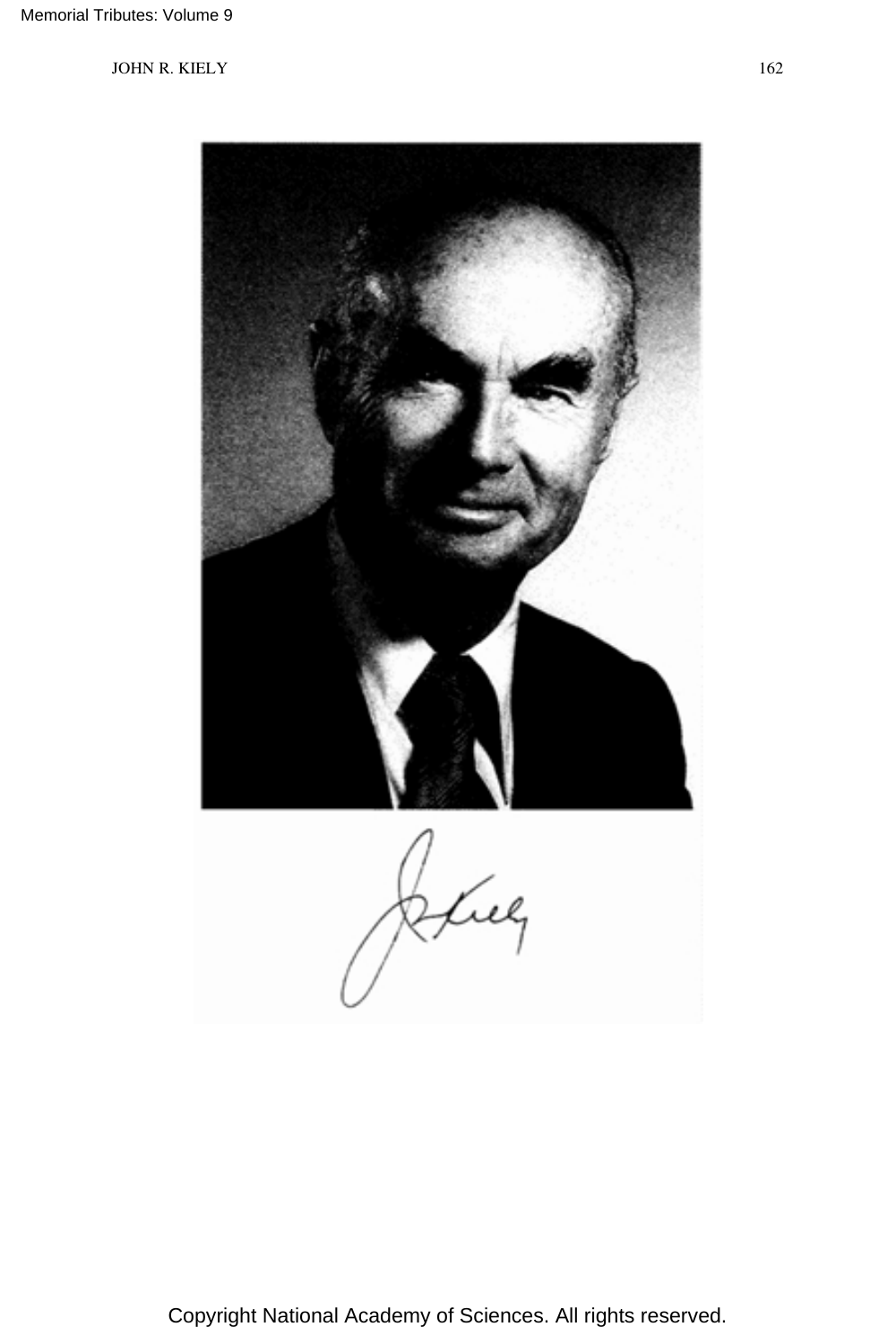# **JOHN R. KIELY**

### *1906–1996*

#### BY STEPHEN D. BECHTEL, JR.

**J**OHN ROCHE KIELY, a preeminent engineer, business executive, and member of the National Academy of Engineering, passed away at his home in Woodside, California, on January 10, 1996, at the age of eighty-nine. He had retired from the board of directors of Bechtel Corporation, Bechtel Incorporated, and Bechtel Power Corporation in 1974 following a distinguished thirty-two year career, during which Bechtel grew from a major regional builder to one of the world's leading engineering and construction firms.

Over the course of more than four decades with Bechtel, Kiely proved to be a uniquely talented executive blessed with a rare blend of skills. Possessed of a first-rate intellect and highly developed technical expertise, he was gifted with uncommon common sense and practical ability. A manager of great scope and vision who oversaw vast technical enterprises, he understood and cared about individual human concerns. A methodical administrator and fierce financial manager, he was an entrepreneur who often took major risks based more on insight and instinct than on hard numbers.

"He was a real entrepreneur," said one colleague. "He never lost his individuality, even in the great corporate structure. He was always imaginative and saw opportunities in areas where other people hesitated to take the plunge." Kiely once won a job by offering to build a steam generating plant for 25,000 man-hours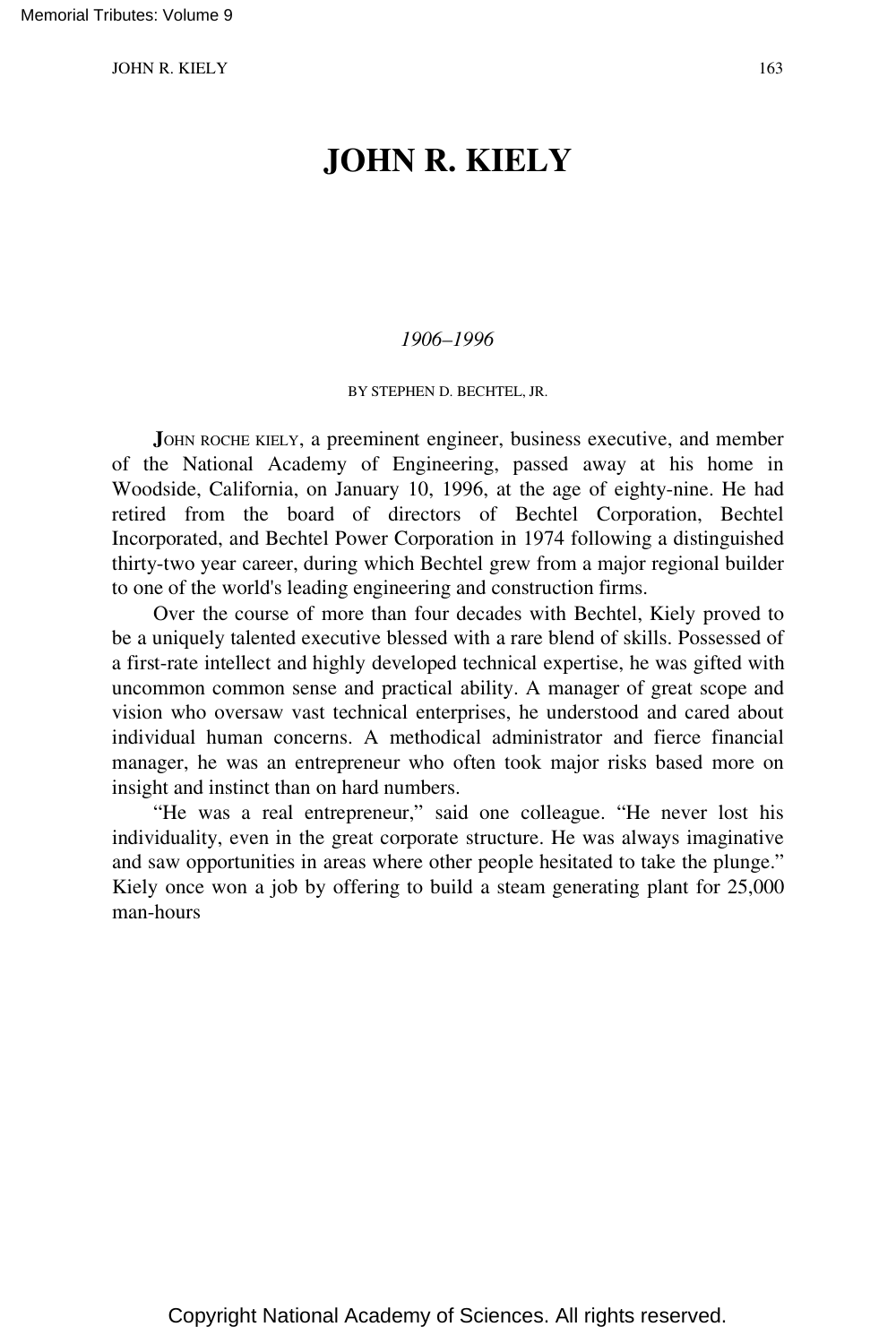less than a competitor, no matter what the competitor's final total was. Although he had studied the competitor's operation carefully, Kiely later admitted, "I had no detailed cost estimates. I was winging it. My neck was way out on that one."

Born in Berkeley in 1906, Kiely earned his civil engineering degree from the University of Washington in 1931. He had begun working for Rayonier, Incorporated, in high school, and after college Kiely joined the firm as an engineer, quickly rising to oversee construction of all the firm's pulp mills and steam power plants.

Continuing what would prove to be one of the most distinguished engineering careers of the century, Kiely joined Bechtel shortly after the outbreak of World War II as a department manager with California Shipbuilding Corporation in San Pedro, California. He was quickly put in charge of all outfitting, and his major contribution came in developing techniques to apply mass production assembly-line methods to the rapid shipboard fitting of mechanical and electrical installations. The methods he helped develop revolutionized shipbuilding. Calship's Victory Ship Program turned out 467 ships, reducing the electrical and piping man-hours required to build a ship by eighty percent in the course of the program.

After the war, Kiely chose the cream of the Calship workers to undertake a major frequency change for Southern California Edison, modifying the frequency of electric current from 50 to 60 Hertz, to match the rest of the country. The project was an important breakthrough for Bechtel, cementing a long-term relationship with Southern California Edison while establishing its reputation in the growing field of electrical power generation. With the successful conclusion of the frequency change, Kiely negotiated a contract with Southern California Edison that would last more than a decade and generate 3,054 separate projects, including some of Bechtel's first big hydroelectric projects.

Kiely went on to play a pioneering role in the development of nuclear power, heading Bechtel's nuclear energy group for two decades in the 1950s and 1960s. Kiely made a number of personal contributions to early nuclear designs and remained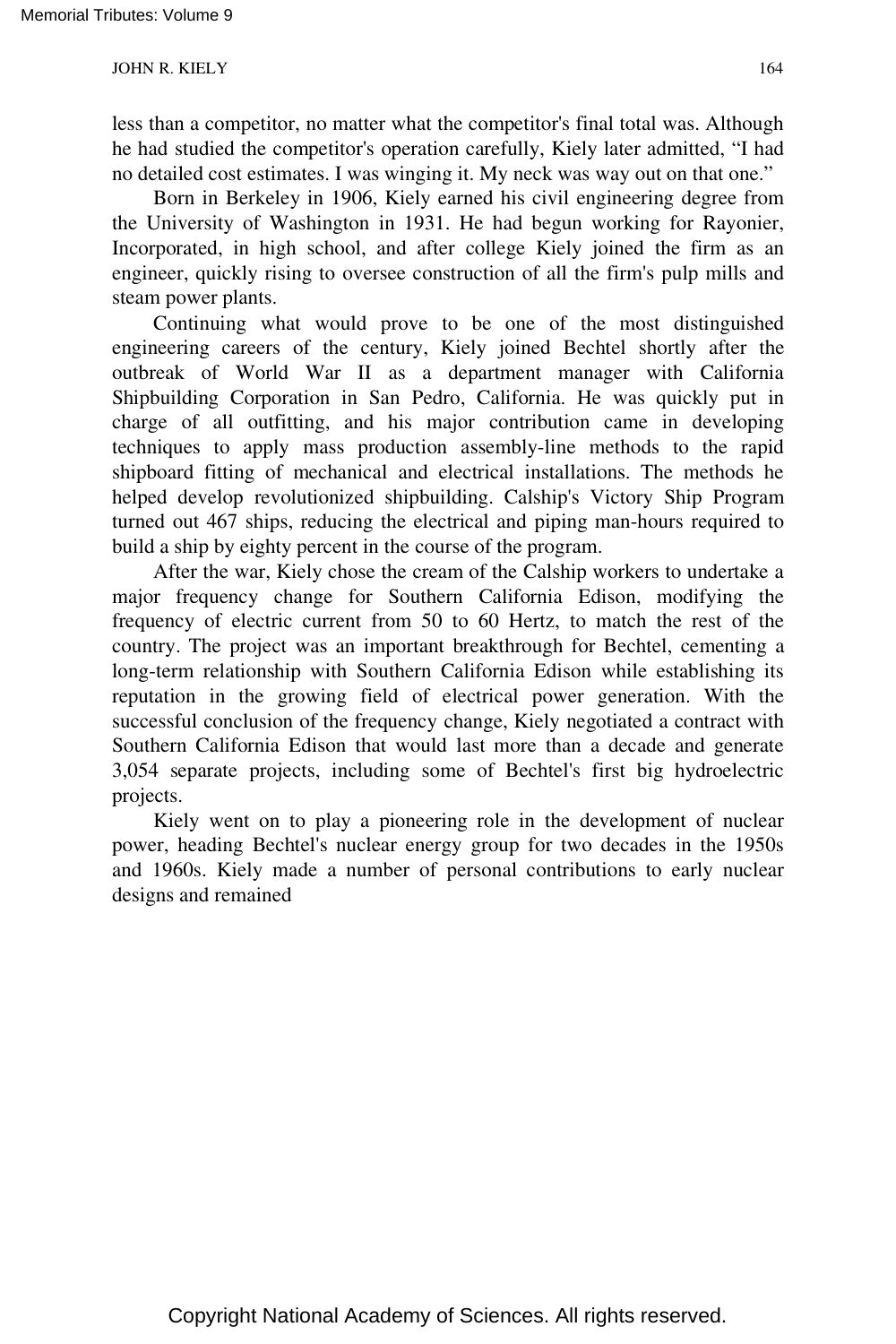intimately associated with subsequent developments in the field. He played a major role in most of the landmark early achievements in nuclear power, including the first privately financed nuclear power plant, the first all-nuclear power plant, and several of the world's largest power plants.

While he was working at the forefront of the new nuclear technology, Kiely personally oversaw the design and construction of Vermillion Dam for Southern California Edison. The dam was the forerunner of a series of more than four hundred hydroelectric and water supply projects executed under his direction, including the \$200 million American River Basin Development in California and the \$200 million Wells Hydroelectric Project on the Columbia River in Washington.

As a member of the office of the president of the Bechtel group of companies from 1967 to 1971, Kiely was the executive sponsor of a broad range of thermal and hydroelectric projects that catapulted Bechtel to the front rank of the power industry. Among the projects under Kiely's guidance during this period was the Churchill Falls Hydroelectric project in Labrador, one of the most immense civil engineering projects ever undertaken. Always eager to take on a new challenge, Kiely went on to oversee the James Bay project, which was even larger than Churchill Falls and had to be done entirely in French.

Along with his groundbreaking work in power generation, Kiely was active in the design and construction of facilities for the basic metals industries. Having studied new technologies for iron ore beneficiation and pelletization, Kiely concluded that plants incorporating the processes would be required to bring large deposits of low-grade iron ore into use. While pressing new research into other alternative technologies, he directed the construction of a number of major iron ore beneficiation and pelletization plants.

Throughout his career, indeed, throughout his life, John Kiely was constantly probing the frontiers of technology both through his own research and as a research manager. In 1960 when Bechtel decided to organize a Scientific Development Department within the company to speed the commercial application of new technology, Kiely was chosen to supervise its formation.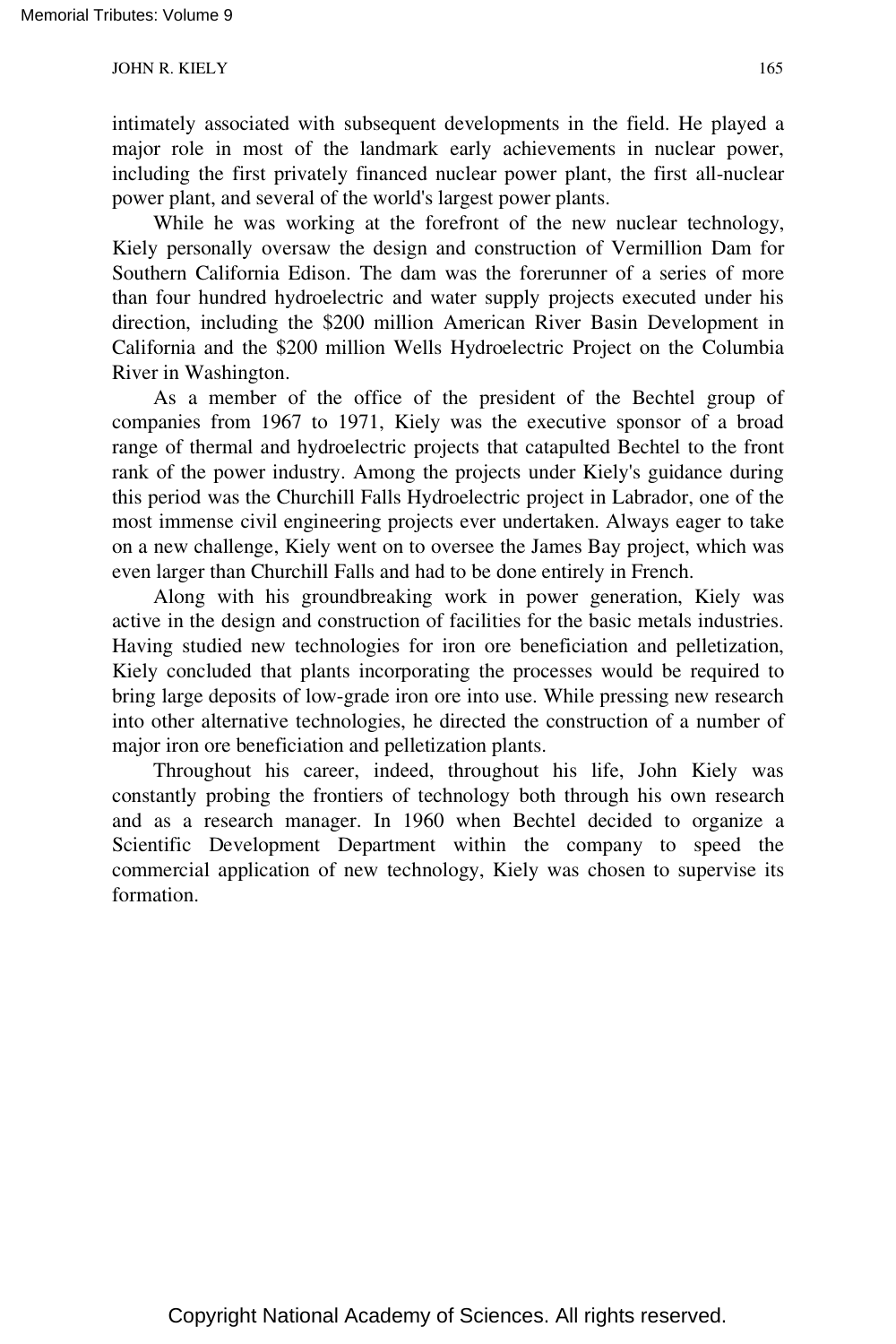At his instigation and under his supervision, studies were conducted in sea water desalination, nuclear fuels processing, space simulation facilities, water and air pollution, and many other areas.

Kiely's research efforts nearly always produced results. Among the breakthroughs generated by research he sponsored were poststressed concrete containment vessels for nuclear power plants, a 300-million-gallon-per-day desalination plant for the Metropolitan Water District of Los Angeles, the space simulation chamber of the Manned Spacecraft Center, and the Lunar Propulsion Facility at the Lewis Research Center.

Kiely chaired the Board of Control of the joint venture that designed and built the San Francisco Bay Area Rapid Transit Project. He had a personal hand in the development of advanced engineering concepts for the new system and, at the request of the Transit District, served as their consultant on major engineering decisions.

One of Kiely's special joys was working with young engineers, many of whom he had brought into the company, and whose subsequent careers he followed with keen interest. He worked to develop training programs that would allow individual employees to enhance their skills and advance their careers. And he was a strong voice for openness and public disclosure.

Kiely was named manager of Bechtel's Power Division in 1948 and elected a vice-president in 1951, a director in 1954, and a senior vice-president in 1957. He became a member of Bechtel's Executive Committee in 1959, a member of the office of the president in 1967, and was also elected an executive vicepresident in 1967. He retired from full-time management in 1971 but continued to be a valued consultant to the Bechtel organization for many years.

Active in many professional societies, Kiely was a member of the National Academy of Engineering, American Institute of Mining, and Metallurgical and Petroleum Engineers and was a fellow of the American Society of Civil Engineers and American Society of Mechanical Engineers. He served as president of The Beavers, a worldwide organization of builders of heavy construction projects, and president of the Engineers Joint Council. He